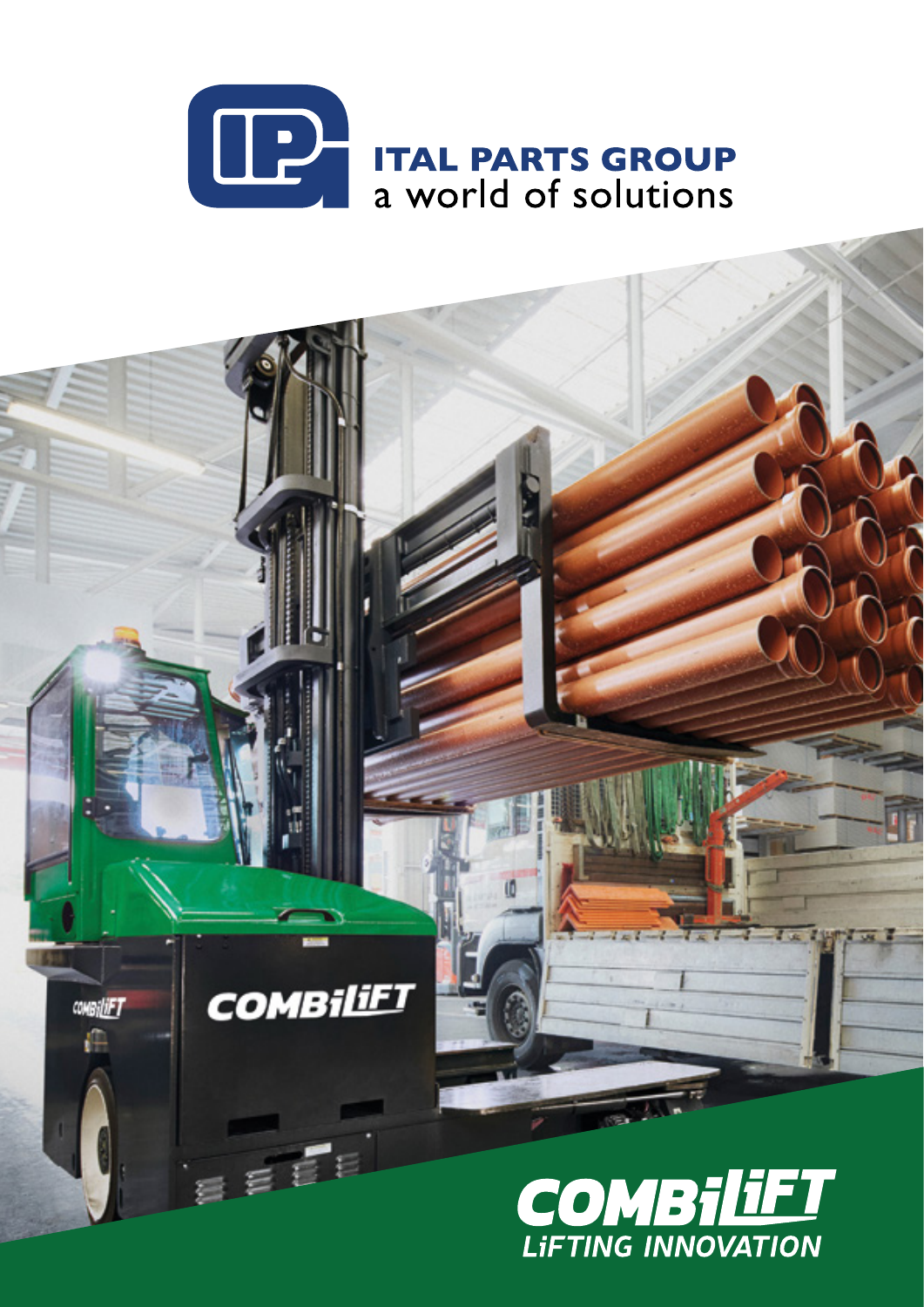## **SAFER. SIMPLER. SMARTER.**

All over the world, Combilift is revolutionising the way companies handle and store materials, especially long and awkward loads, or when space is limited.

Our pioneering product range includes multi-directional, articulated, pedestrian forklifts as well as straddle carriers. Companies of all sizes, across a diverse array of industries, are using Combilift handling solutions – but what our customers all have in common is an understanding of how clever design can maximize efficiency, safety and profitability in their business.

**PERSONA** 

**COMBILIET**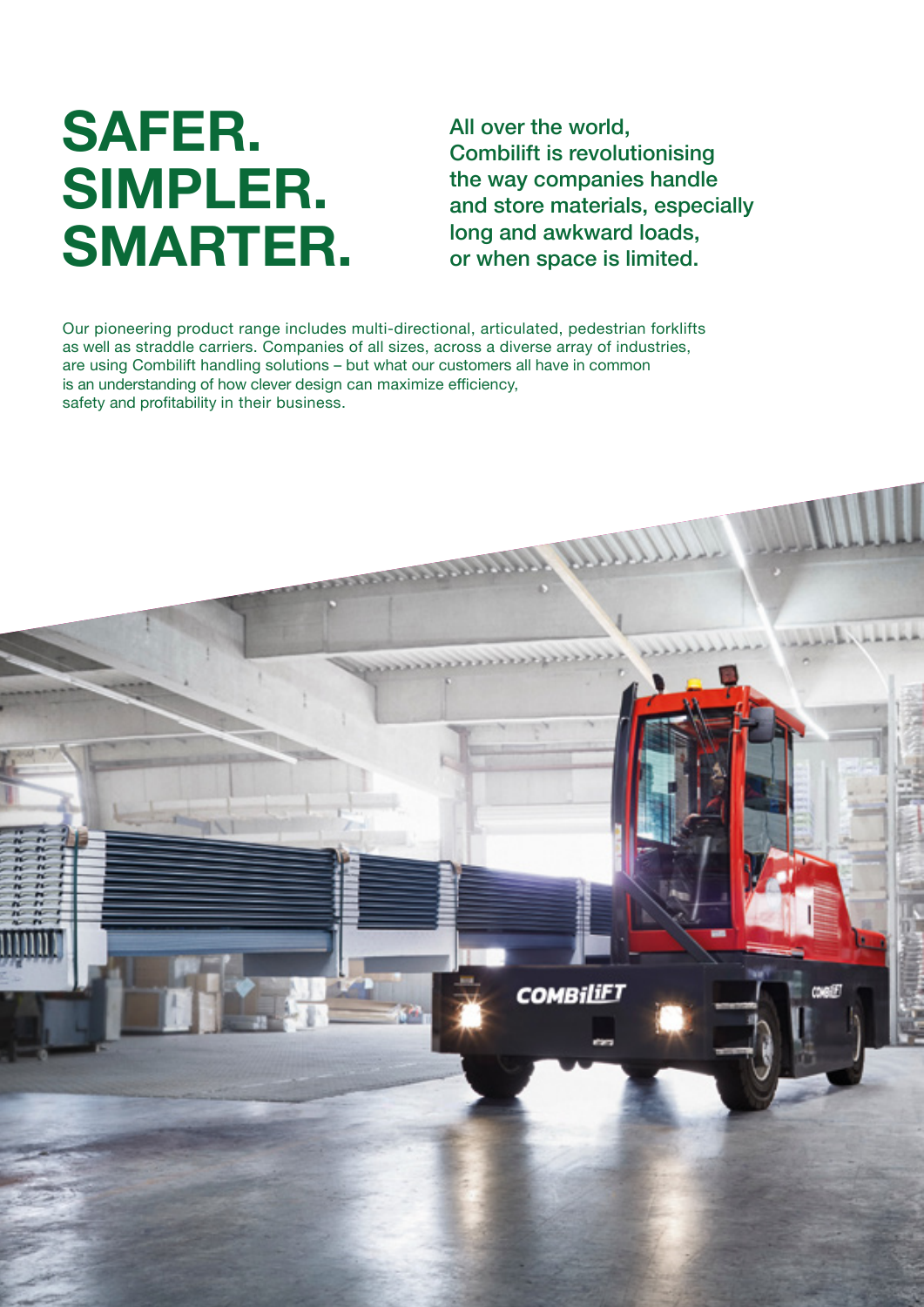

| <b>DESCRIPTION</b>                           |                  | <b>COMBI "C"</b> |                            |                 |                  | <b>COMBI "SL"</b> |                     |                         |                         |                   |                  |                |                |
|----------------------------------------------|------------------|------------------|----------------------------|-----------------|------------------|-------------------|---------------------|-------------------------|-------------------------|-------------------|------------------|----------------|----------------|
| <b>MODELS</b>                                | C2.500           | C3.000           | C3.500                     | C4.000          | C5.000           | C6.000            | C8.000              | C10.000                 | C12.000                 | C14.000           | <b>SL4.500</b>   | <b>SL5.000</b> | <b>SL6.000</b> |
| <b>Standard lift</b><br>height               | 4040mm           |                  |                            | 4040mm          |                  |                   | 4536mm              | 4100mm                  | 4100mm                  | 4100mm            | 4040mm           |                |                |
| Free lift height                             | 0 <sub>mm</sub>  |                  |                            | 0 <sub>mm</sub> |                  | 0 <sub>mm</sub>   |                     | 0 <sub>mm</sub>         | 0 <sub>mm</sub>         | 0 <sub>mm</sub>   | 0 <sub>mm</sub>  |                |                |
| <b>Height mast</b><br>closed                 | 2655mm           |                  |                            | 2855mm          |                  | 3430mm            |                     | 3450mm                  | 3450mm                  | 3450mm            | 3000mm           |                |                |
| Max. (mast raised)                           | 4760mm           |                  |                            | 4870mm          |                  |                   | 5936mm              | 5800mm                  | 5800mm                  | 5800mm            |                  | 5200mm         |                |
| <b>Overall length</b>                        | 1900mm           | 2250mm           | <b>1950mm</b>              | 2300mm          | 2500mm           | 2430mm            | 2670mm              | 3070mm                  | 3040mm                  | 3040mm            | 2050mm           |                | 2250mm         |
| Mast travel                                  | 900mm            | 1250mm           | 950mm                      | 1300mm          | 1400mm           | 1290mm            | 1530mm              | 1730mm                  | 1650mm                  | 1650mm            | 1290mm           |                | 1490mm         |
| "Ground clearance<br>under mast"             | <b>150mm</b>     |                  |                            | <b>150mm</b>    |                  |                   | <b>290mm</b>        | 290mm                   | 305mm                   | 305mm             | 300mm            |                |                |
| "Ground clearance<br>to wheelbase<br>centre" | 135mm            |                  |                            | 200mm           |                  |                   | <b>165mm</b>        | <b>165mm</b>            | 330mm                   | 330mm             | 335mm            |                |                |
| "Height over cab<br>or of overhead<br>guard" | 2345mm           |                  |                            | 2435mm          |                  | 2590mm            |                     | 2700mm                  | 2950mm                  | 3180mm            |                  | 2670mm         |                |
| Width                                        | 1930mm           |                  |                            | 2190mm          |                  | 2800mm            |                     | 2800mm                  | 3260mm                  | 3510mm            |                  | 3900mm         |                |
| "Outside spread<br>of fork arms"             | 1200mm           |                  |                            | 1350mm          |                  | 1600mm            |                     | 1600mm                  | 2000m                   | 2050mm            | 1350mm           |                |                |
| <b>Track front</b>                           | 1730mm           |                  |                            | 1980mm          |                  |                   | 2500mm              | 2500mm                  | 2955mm                  | 3190mm            |                  | 3258mm         |                |
| Frame opening                                | 1230mm           |                  |                            | 1400mm          |                  | 1650mm            |                     | 1650mm                  | 2108mm                  | 2210mm            | 1400mm           |                |                |
| Load centre<br>distance                      | 600mm            |                  |                            | 600mm           |                  | 600mm             |                     | 600mm                   | 600mm                   | 600mm             | 600mm            |                |                |
| Overhang front                               |                  | 205mm            |                            | 245mm           |                  | 307mm             |                     | 307mm                   | 310mm                   | 305mm             | 320mm            |                |                |
| <b>Wheel base</b>                            | 1528mm<br>1878mm |                  | 1565mm<br>1915mm<br>2115mm |                 | 2155mm<br>1915mm |                   | 2555mm              | 2545mm                  | 2550mm                  | 3260mm            |                  |                |                |
| Overhang back                                | 167mm            |                  |                            | <b>140mm</b>    |                  | 208mm             |                     | <b>208mm</b>            | <b>185mm</b>            | <b>185mm</b>      | 320mm            |                |                |
| Length from back<br>to face of fork          | 1100mm           |                  | 1100mm                     |                 | 1150mm           |                   | 1180mm              | 1380mm                  | 1550mm                  | 1550mm            |                  | 850mm          |                |
| Approach angle                               | $45^{\circ}$     |                  |                            | $45^{\circ}$    |                  |                   | 45°                 | $45^\circ$              | $45^{\circ}$            | $45^{\circ}$      | $45^{\circ}$     |                |                |
| Ramp angle                                   | $17^\circ$       |                  |                            | $29^\circ$      |                  |                   | $29^\circ$          | $29^\circ$              | $29^{\circ}$            | $29^\circ$        | $18^\circ$       |                |                |
| Departure angle                              | 45°              |                  |                            | $45^{\circ}$    |                  |                   | $45^{\circ}$        | $45^\circ$              | $45^{\circ}$            | 45°               | $45^\circ$       |                |                |
| <b>Forward tilt</b>                          | $2^{\circ}$      |                  |                            | $3^\circ$       |                  |                   | $3^\circ$           | $3^\circ$               | $4^\circ$               | $4^{\circ}$       | $3^\circ$        |                |                |
| <b>Backward tilt</b>                         | $4^\circ$        |                  |                            | $5^\circ$       |                  |                   | $5^{\circ}$         | $5^\circ$               | $8^\circ$               | $8^\circ$         | $5^{\circ}$      |                |                |
| Minimum outside<br>radius                    | 1905mm           | 2200mm           | 2000mm                     | 2325mm          | 2490mm           | 2540mm            | 2765mm              | 3100mm                  | 3120mm                  | 3250mm            |                  | 2590mm         |                |
| Platform height                              | 495mm            |                  |                            | 545mm           |                  | 750mm             |                     | 770mm                   | 980mm                   | 980mm             | 850mm            |                |                |
| Platform lenght                              | 800mm            | 1150mm           | 850mm                      | 1200mm          | 1350mm           | 1250mm            | 1490mm              | 1690mm                  | 1490mm                  | 1490mm            | 1200mm           |                | 1400mm         |
| Capacity                                     | 2500 kg          | 3000 kg          | 3500 kg                    | 4000 kg         | 5000 kg          | 6.000 kg          | 8.000 kg            | 10.000 kg               | 12.000 kg               | 14.000 kg         | 4500 kg          | 5000 kg        | 6000 kg        |
| Unladen weight                               | 4500 kg          | 4900 kg          | 6050kg                     | 6300 kg         | 6800 kg          |                   | 10.430 kg 10.950 kg | 13.400 kg               | 14.800 kg               | 16.500 kg         | 9800 kg          | 9900 kg        | 10.200 kg      |
| Maximum ground<br>speed                      |                  | 14 km/h          |                            | 15 km/h         |                  |                   | 15 km/h             | 14 km/h                 | 19 km/h                 | 15 km/h           | 20 km/h          |                |                |
| Gradeability                                 | 10%              |                  |                            | 15%             |                  |                   | 15%                 | 15%                     | 15%                     | 15%               | 15%              |                |                |
| Engine                                       | 32 Kw/42 kW      |                  | 44 kW/48 kW                |                 |                  | 74 kW/72 kW       |                     | 74 kW/72 kW             | 74 kW/72 kW             | 93 kW (125 hp)    | 55 kW/72 kW      |                |                |
| Electrics                                    |                  | 12 Volt          |                            | 12 Volt         |                  |                   | 12 Volt             | 12 volt                 | 12 volt                 | 12 volt           |                  | 12Volt         |                |
| <b>Fork section</b>                          | 800mm            | 1150mm           | 850mm                      | 1200mm          | 1350mm           | 1250mm            | 1490mm              | 65 x 200 x<br>1690mm    | 65 x 250 x<br>1490mm    | 65 x 250 x 1490mm | 1400mm<br>1200mm |                |                |
| Standard colour                              |                  | Green and Grey   | Green and Grey             |                 | Green and Grey   |                   | Green e Grey        | Green e Grey            | Green e Grey            | Green e Grey      |                  |                |                |
| <b>Suspension seat</b>                       | KAB model 116    |                  | KAB model 116              |                 |                  | KAB model 211     |                     | <b>KAB</b> model<br>211 | <b>KAB</b> model<br>211 | KAB model 211     | KAB model 116    |                |                |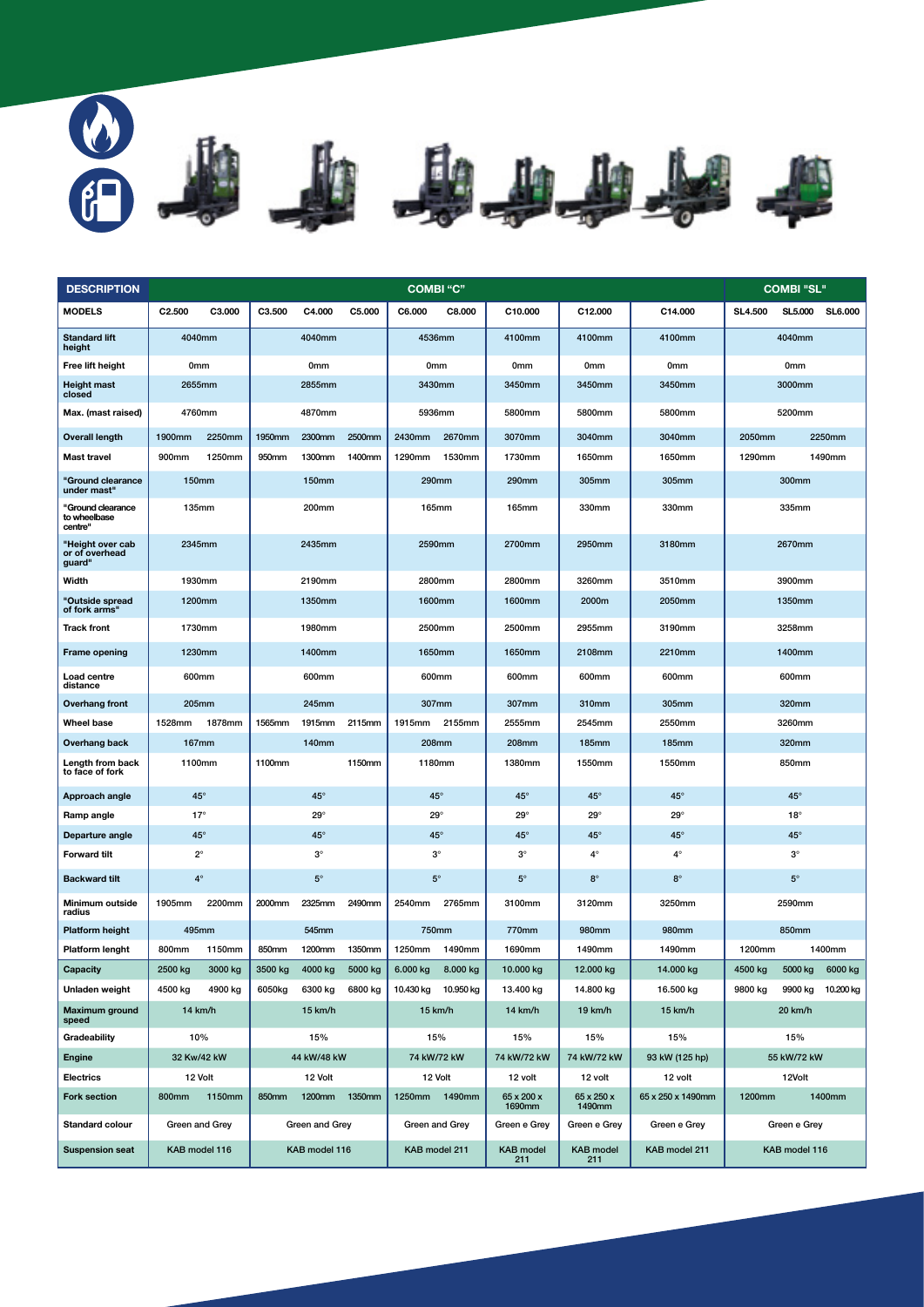









| <b>DESCRIPTION</b>                           | <b>COMBI "ESL"</b> |           |                |                                | <b>COMBIEC</b>  |                 |                 | <b>COMBI GTE</b> |                   | <b>COMBI STE</b> |                   |          |
|----------------------------------------------|--------------------|-----------|----------------|--------------------------------|-----------------|-----------------|-----------------|------------------|-------------------|------------------|-------------------|----------|
| <b>MODELS</b>                                | 6.000 ESL          | 8.000 ESL | C3.000E        | C4.000E                        | C5.000E         | C6.000E         | C8.000E         |                  | 3000 GTE 5500 GTE | 2500 STE         | 3000 STE          | 4000 STE |
| <b>Standard lift</b><br>height               | 4000mm             |           |                | 4040mm                         |                 | 4530mm          | 4536mm          |                  | 5994mm            | 4040mm           |                   |          |
| Free lift height                             | 2000mm             |           |                | 0 <sub>mm</sub>                |                 | 2170            | 0 <sub>mm</sub> |                  | 2489mm            |                  | 0 <sub>mm</sub>   |          |
| <b>Height mast</b><br>closed                 | 3000mm             |           |                | 2855mm                         |                 | 3280mm          | 3430mm          |                  | 3988mm            |                  | 2830mm            |          |
| Max. (mast raised)                           | 5000mm             |           |                | 4870mm                         |                 | 5640mm          | 5936mm          |                  | 7086mm            |                  | 5185mm            |          |
| <b>Overall length</b>                        | 2300mm             | 2500mm    | 1950mm         | 2300mm                         | 2500mm          | 2675mm          | 2670mm          | 1270mm           | 1372mm            | 2000mm           |                   | 2100mm   |
| <b>Mast travel</b>                           | 1350mm             | 1550mm    | 950mm          | 1300mm                         | 1450mm          | 1450mm          | 1530mm          |                  | 698,5mm           |                  | 1300mm            |          |
| "Ground clearan-<br>ce under mast"           | <b>170mm</b>       |           |                | <b>150mm</b>                   |                 | <b>170mm</b>    | 290mm           |                  | 127mm             |                  | 230mm             |          |
| "Ground clearance<br>to wheelbase<br>centre" | 150mm              |           |                | 310mm                          |                 | 120mm           | 200mm           |                  | 127mm             |                  | 150mm             |          |
| "Height over cab or<br>of overhead guard"    | 2685mm             |           |                | 2440mm                         |                 | 2605mm          | 2650mm          |                  | 2667mm            |                  | 2730mm            |          |
| Width                                        | 3500mm             |           |                | 2275mm                         |                 | 2360mm          | 3045mm          |                  | 2946mm            |                  | 2645mm            | 2914mm   |
| "Outside spread<br>of fork arms"             | 1600mm             |           |                | 1350mm                         |                 | 1350mm          | <b>1600mm</b>   |                  | 1346mm            |                  | 1150mm            | 1350mm   |
| <b>Track front</b>                           | 2560mm             |           |                | 2025mm                         |                 | 2120mm          | 2732mm          |                  | 965mm             | 2085mm           |                   | 2305mm   |
| Frame opening                                | 1650mm             |           |                | 1400mm                         |                 | 1400mm          | 1650mm          | 1397mm           |                   | 1230mm           |                   | 1500mm   |
| Load centre<br>distance                      | 600mm              |           | 450mm          | 600mm                          |                 | 600mm           | 600mm           | 305mm            |                   | 600mm            |                   |          |
| <b>Overhang front</b>                        | 320mm              |           |                | 220mm                          |                 | 220mm           | 323mm           | <b>152mm</b>     |                   | <b>235mm</b>     |                   |          |
| <b>Wheel base</b>                            | 1645mm             | 1845mm    | 1545mm         | 1895mm                         | 2045mm          | 2290mm          | 2161mm          | 2286mm           |                   |                  | 1580mm            | 1730mm   |
| Overhang back                                | 335mm              |           |                | <b>135mm</b>                   |                 | <b>135mm</b>    | <b>186mm</b>    |                  | <b>140mm</b>      |                  | <b>135mm</b>      |          |
| Length from back<br>to face of fork          | 1100mm             |           | 1100mm         |                                | 1150mm          | 1325mm          | 1180mm          | 660mm            | 762mm             |                  | 800mm             | 900mm    |
| Approach angle                               | 45°                |           |                | $45^\circ$                     |                 | $45^{\circ}$    | $45^\circ$      |                  | $\prime$          |                  | 45°               |          |
| Ramp angle                                   | $17^\circ$         |           |                | $17^\circ$                     |                 | $17^\circ$      | $29^\circ$      |                  | $\prime$          |                  | $17^\circ$        |          |
| Departure angle                              | 45°                |           |                | 45°                            |                 | $45^\circ$      | $45^\circ$      |                  | $\prime$          |                  | 45°               |          |
| <b>Forward tilt</b>                          | $3^\circ$          |           |                | $3^\circ$                      |                 | $3^\circ$       | $3^\circ$       |                  | $3^{\circ}$       | $4^{\circ}$      |                   |          |
| <b>Backward tilt</b>                         | $5^\circ$          |           |                | $5^\circ$                      |                 | $5^\circ$       | $5^\circ$       |                  | $4,5^{\circ}$     | $4^\circ$        |                   |          |
| Minimum outside<br>radius                    | 2870mm             |           | 2235mm         | 2310mm                         | 2490mm          | 2685mm          | 2765mm          |                  | 1870mm<br>7       |                  |                   | 2000mm   |
| <b>Platform height</b>                       | 590mm              |           |                | 485mm                          |                 | 515mm           | 790mm           |                  | 406mm             | 480mm            |                   |          |
| Platform lenght                              | 1200mm             | 1400mm    | 850mm          | 1200mm                         | 1350mm          | 1350mm          | 1490mm          | 609mm            |                   | 1200mm           |                   |          |
| Capacity                                     | 6000 kg            | 8000 kg   | 3000 kg        | 4000 kg                        | 5000 kg         | 6000 kg         | 8000 kg         | 3000 kg          | 5500 kg           | 2500 kg          | 3000 kg           | 4000kg   |
| Unladen weight                               | 11,900 kg          | 12,200 kg | 6300 kg        | 6650 kg                        | 6850 kg         | 7800 kg         | 11.500          | 9500 kg          | 10,500 kg         | 6250 kg          | 6450 kg           | 6650 kg  |
| <b>Maximum</b> ground<br>speed               | 10 km/h            |           |                | 10 km/h                        |                 | 10 km/h         | 12 km/h         |                  | 11 km/h           |                  | 10 km/h           |          |
| Gradeability                                 | 10%                |           |                | 10%                            |                 | 10%             | 10%             |                  | 10%               |                  | 10%               |          |
| <b>Battery capacity</b>                      | 80 V / 930 Ah      |           |                | 80 V / 620 Ah                  |                 | 80 V / 700 Ah   | 80 V / 1000 Ah  |                  | 72 V / 560 Ah     | 80 V / 465 Ah    |                   |          |
| <b>Fork section</b>                          | 5 x 20 x 120 cm    |           | 5x15x<br>85 cm | $5 \times 15 \times$<br>120 cm | 5x15x<br>135 cm | 20 x 5 x 135 cm | 5 x 20 x 149 cm |                  | 5 x 152,4 x 610cm |                  | 125 x 50 x 1200mm |          |
| <b>Standard colour</b>                       | Yellow e Grey      |           |                | Green e Grey                   |                 | Green e Grey    | Green e Grey    |                  | Yellow e Grey     |                  | Green e Grey      |          |
| <b>AC Electric Traction</b><br>motor x2 AC   | 80 V / 6kW         |           |                | 80 V / 5 kW                    |                 | 80 V / 5kW      | 80 V / 5kW      |                  | $\prime$          |                  | 80 V / 5 kW       |          |
| <b>AC Electric Pump</b><br>motor             | 80 V / 39 kW       |           |                | 80 V / 19 kW                   |                 | 80 V / 19 kW    | 80 V / 19 kW    |                  | $\prime$          |                  | 80 V / 19 kW      |          |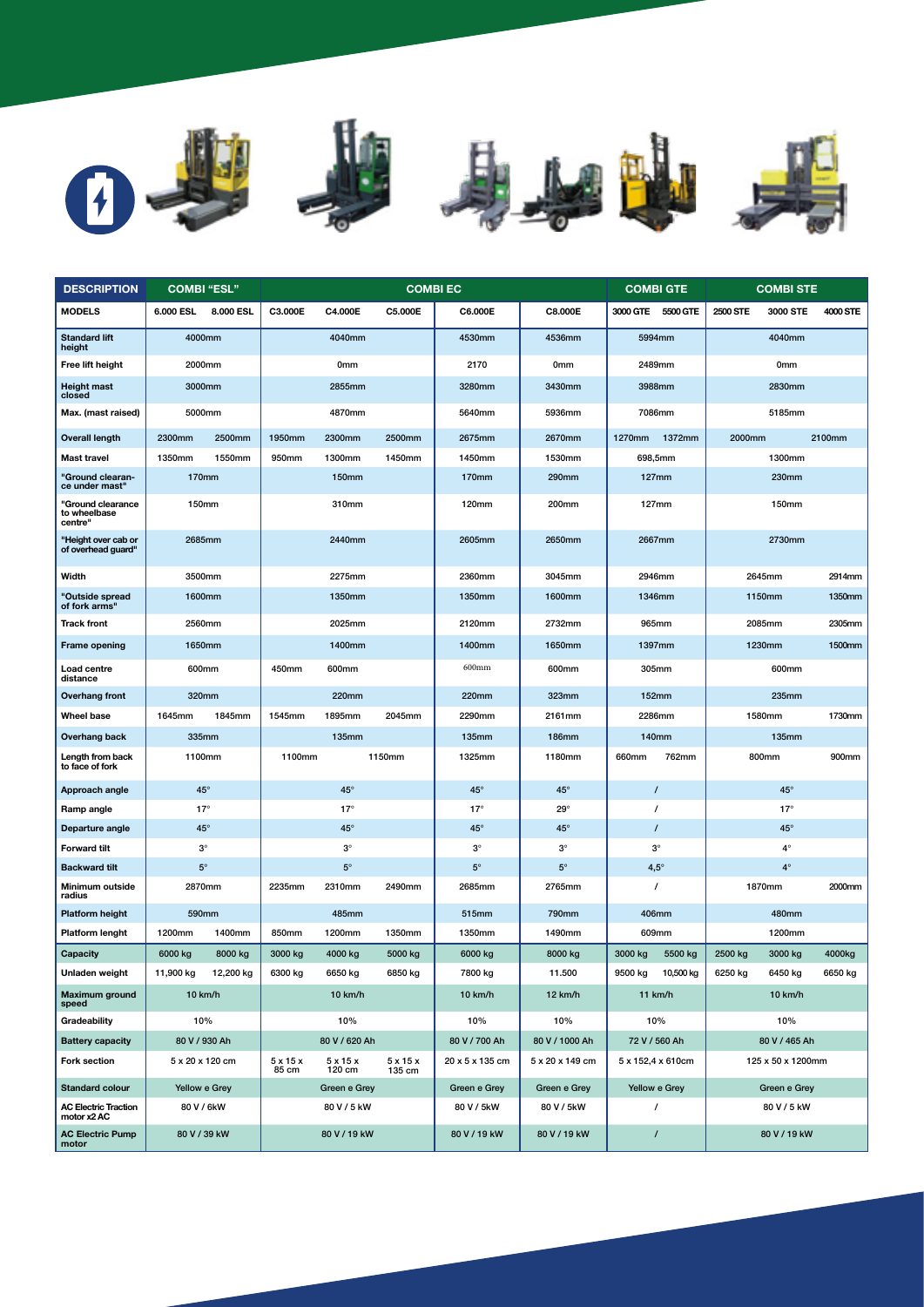

| <b>DESCRIPTION</b>                           | <b>COMBI</b> "C"     |                      |                | <b>COMBI "4SL"</b> | <b>COMBI "RT"</b>       |                  |  |
|----------------------------------------------|----------------------|----------------------|----------------|--------------------|-------------------------|------------------|--|
| <b>MODELS</b>                                | C <sub>20</sub> .000 | C <sub>25</sub> .000 | 5000 4WSL      | 6000 4WSL          | <b>RT 44kW</b>          | <b>RT kW</b>     |  |
| <b>Standard lift</b><br>height               | 4120mm               |                      |                | 4040mm             | 3150mm                  |                  |  |
| Free lift height                             | 0 <sub>mm</sub>      |                      |                | 0mm                | $\prime$                |                  |  |
| <b>Height mast</b><br>closed                 | 4140mm               |                      |                | 3035mm             | 1810mm                  |                  |  |
| Max. (mast raised)                           | 6230mm               |                      |                | 5150mm             | 4145mm                  |                  |  |
| <b>Overall length</b>                        | 4700mm               | 4900mm               |                | 4630mm             | 4660mm                  |                  |  |
| Mast travel                                  | 2500mm               | 2700mm               | 1250mm         | 1450mm             | $\prime$                |                  |  |
| "Ground clearance<br>under mast"             | 460mm                |                      |                | 300mm              | 300mm                   |                  |  |
| "Ground clearance<br>to wheelbase<br>centre" | 250mm                |                      |                | 405mm              | $\overline{\mathbf{2}}$ |                  |  |
| "Height over cab<br>or of overhead<br>guard" | 3310mm               |                      |                | 2730mm             | 1880mm                  |                  |  |
| Width                                        | 5200mm               |                      | 2000mm         | 2200mm             | 1800mm                  | 2000mm           |  |
| "Outside spread<br>of fork arms"             | 2400mm               |                      |                | 1290mm             | 1000mm                  |                  |  |
| <b>Track front</b>                           | 4240mm               |                      |                | 1608mm             | $\prime$                |                  |  |
| Frame opening                                | 2900mm               |                      |                | 1400mm             | $\prime$                |                  |  |
| Load centre<br>distance                      | 1200mm               |                      |                | 600mm              | $\sqrt{ }$              |                  |  |
| Overhang front                               | 525mm                |                      |                | 800mm              | $\prime$                |                  |  |
| Wheel base                                   | 3525mm               | 3725mm               |                | 2650mm             | $\prime$                |                  |  |
| Overhang back                                | 650mm                |                      |                | 1180mm             | $\prime$                |                  |  |
| Length from back<br>to face of fork          | 2300mm               |                      |                | 800mm              | $\prime$                |                  |  |
| Approach angle                               | $45^\circ$           |                      |                | $\prime$           | $\prime$                |                  |  |
| Ramp angle                                   | $17^\circ$           |                      |                | $\prime$           | $\prime$                |                  |  |
| Departure angle                              | $45^{\circ}$         |                      |                | $\prime$           | $\prime$                |                  |  |
| <b>Forward tilt</b>                          | $4^{\circ}$          |                      |                | $3^\circ$          | $\prime$                |                  |  |
| <b>Backward tilt</b>                         | $8^\circ$            |                      |                | $5^{\circ}$        | $\prime$                |                  |  |
| Minimum outside<br>radius                    | 4640mm               | 4840mm               |                | 4200mm             | 2345mm                  |                  |  |
| Platform height                              | 1150mm               |                      |                | 950mm              | $\prime$                |                  |  |
| Platform lenght                              | 2400mm               | 2600mm               | 1200mm         | 1400mm             | $\prime$                |                  |  |
| Capacity                                     | 20.000 kg            | 25.000 kg            | 5000 kg        | 6000 kg            | 1500kg @ 1200mm         | 1600 kg @ 1200mm |  |
| Unladen weight                               | 38.000 kg            | 39.000 kg            |                | 9500 kg            | 4450 kg                 | 4650 kg          |  |
| <b>Maximum ground</b><br>speed               | 19 km/h              |                      |                | 25 km/h            | 14 km/h                 | 18 km/h          |  |
| Gradeability                                 | 10%                  |                      |                | 15%                | 40%                     |                  |  |
| Engine                                       | 168 kW (225 hp)      |                      | 75 kW          |                    | 44 kW<br>74 kW          |                  |  |
| <b>Electrics</b>                             | 12 volt              |                      |                | 12 volt            | 12 volt                 |                  |  |
| <b>Fork section</b>                          | 2400mm               |                      | 5 x 20 x 120cm | 5 x 20 x 140cm     | 50 x 100 x 1830mm       |                  |  |
| Standard colour                              | Green e Grey         |                      |                | Yellow e Grey      | $\prime$                |                  |  |
| <b>Suspension seat</b>                       | KAB model 116        |                      |                | KAB model 116      | $\prime$                |                  |  |